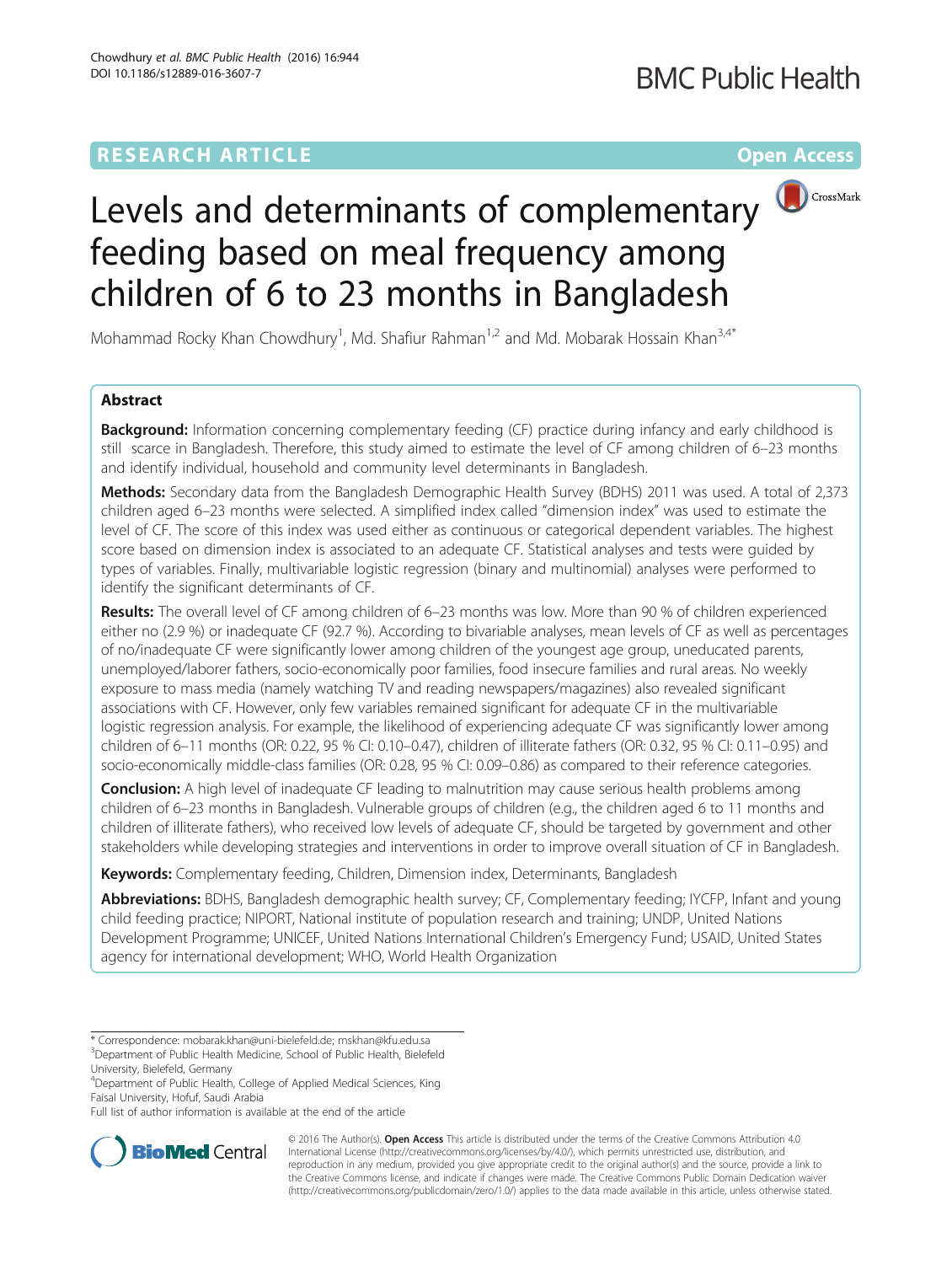## Background

Malnutrition refers to inadequate dietary intake, infectious disease, or a combination of both [[1](#page-9-0)–[3](#page-9-0)]. Worldwide about 2.3 million children's deaths are attributed to malnutrition per year [[4](#page-9-0)], which is nearly one-half of all child deaths [[2\]](#page-9-0). The malnourished children are more likely to die from common childhood illnesses, such as, diarrhea, pneumonia, malaria, measles, and AIDS [[5\]](#page-9-0). Malnutrition affects cognitive and educational development of millions of children, which cuts future earning by at least 20 % and reduces global economy substantially [\[4](#page-9-0)]. Some major causes of malnutrition include a lack of quality food, poor infant and child feeding and care practices, deficiencies of micronutrients such as vitamin A or zinc, and recurrent attack of infections, often intensified by intestinal parasites [[6, 7](#page-9-0)]. Adequate complimentary feeding practice (CFP) can prevent up to 19 % of all childhood deaths in lowincome countries [\[8](#page-9-0)]. Although Bangladesh has made magnificent progress in health and human development since its independence in 1971 [[9](#page-9-0), [10](#page-9-0)], this country still shows limited success in addressing the odds of child malnutrition. For instance, prevalence of under-five child malnutrition in Bangladesh is nearly 40 %, which causes nearly 60 % of under-five deaths there [[11\]](#page-9-0). Inappropriate feeding practice could be considered as one of the profound causes of high under-five mortality in this country [[12\]](#page-9-0).

Proper feeding practices during infancy and early childhood are fundamental for normal growth, development, and survival of infants and children, particularly in developing countries [[13](#page-9-0)–[15\]](#page-9-0). South Asian countries including Bangladesh reveal the highest burden of childhood undernutrition due to unimproved feeding of children that causes faltered growth and development, and illnesses such as respiratory infections and diarrheal diseases [[13](#page-9-0), [16\]](#page-9-0). According to various studies, 6–23 months of age of a child is a "critical window" for transition of body and cognitive development [[13](#page-9-0), [17\]](#page-9-0). After 6 months of age, children need complementary food because breast milk or infant formula alone is no longer sufficient to maintain child's growth [\[13](#page-9-0), [17](#page-9-0)]. At this stage, children should be fed small quantities of nutritional solid and semisolid foods in addition to breast-feeding [[17](#page-9-0)]. The World Health Organization (WHO) and the United Nations International Children's Emergency Fund (UNICEF) have articulated a global strategy and formulated guidelines for complementary feeding (CF) of breastfed children [\[18\]](#page-10-0). Although appropriate CF among children aged 6–23 months brings numerous health benefits [\[13\]](#page-9-0), inappropriate introduction of CF may increase risk of malnutrition among under-five children [\[19](#page-10-0)–[22](#page-10-0)]. Levels of CF can be affected by numerous individual, household and community level factors [[20](#page-10-0)–[22](#page-10-0)]. Undernourished children are more likely to develop severe health hazards that impede body's metabolism and retard

utilization of immunity resulting from deficiencies in immune competence [\[23, 24\]](#page-10-0).

Considering the limited number of studies in Bangladesh, this study first aimed to estimate levels of CF among children of 6 to 23 months using a composite dimension index and then to identify determinants of CF focusing on individual, household and community level factors. To our knowledge, no previous studies used a composite dimension index to measure the levels of CF in Bangladesh. Although dimension index is originally developed and used to calculate the Human Development Index (HDI) by the United Nations Development Programme (UNDP), it is also applied to address other public health issues [\[25](#page-10-0), [26](#page-10-0)]. We used this index as an alternative of the available indices. As compared to this index (i.e., composite dimension index), other indices that quantified infant and young child feeding practice (IYCFP) in developing countries used limited number of variables [\[15,](#page-9-0) [27\]](#page-10-0).

## **Methods**

## Ethical issue

#### Study design

Relevant data was extracted from the Bangladesh Demographic Health Survey (BDHS) 2011, which was a nationally representative cross-sectional survey. This survey was funded by the United States Agency for International Development (USAID), and conducted by the National Institute of Population Research and Training (NIPORT) under the Ministry of Health and Family Welfare, Bangladesh. All survey-related were implemented by a Bangladeshi research organization 'Mitra and Associate' with technical support from the ICF International of Calverton, Maryland, USA. According to their information, the 2011 BDHS was reviewed and approved by the ICF Macro Institutional Review Board (USA), which complies with all of the requirements of 45 CFR 46 "Protection of Human Subjects". The 2011 Bangladesh DHS was also reviewed and approved by the National Research Ethics Committee of the Bangladesh Medical Research Council (Dhaka, Bangladesh). Informed consent was also obtained verbally from each participant (ever married women aged 15–49 years old) prior to subject enrollment. Since a significant part of the study sample was illiterate, verbal consent was the most suitable option to confirm participation. Since the BDHS included a sample of very young children (who were born either in 2009 or later) for data collection, mothers of this sample were also asked to provide verbal consent on behalf of their children. Each mother was asked to report about complementary foods that her child had consumed during the day or night preceding the interview. When mothers had more than one child in the study sample, they were asked to report about the youngest child living with them. Specifically, those mothers were asked to report about the number of solid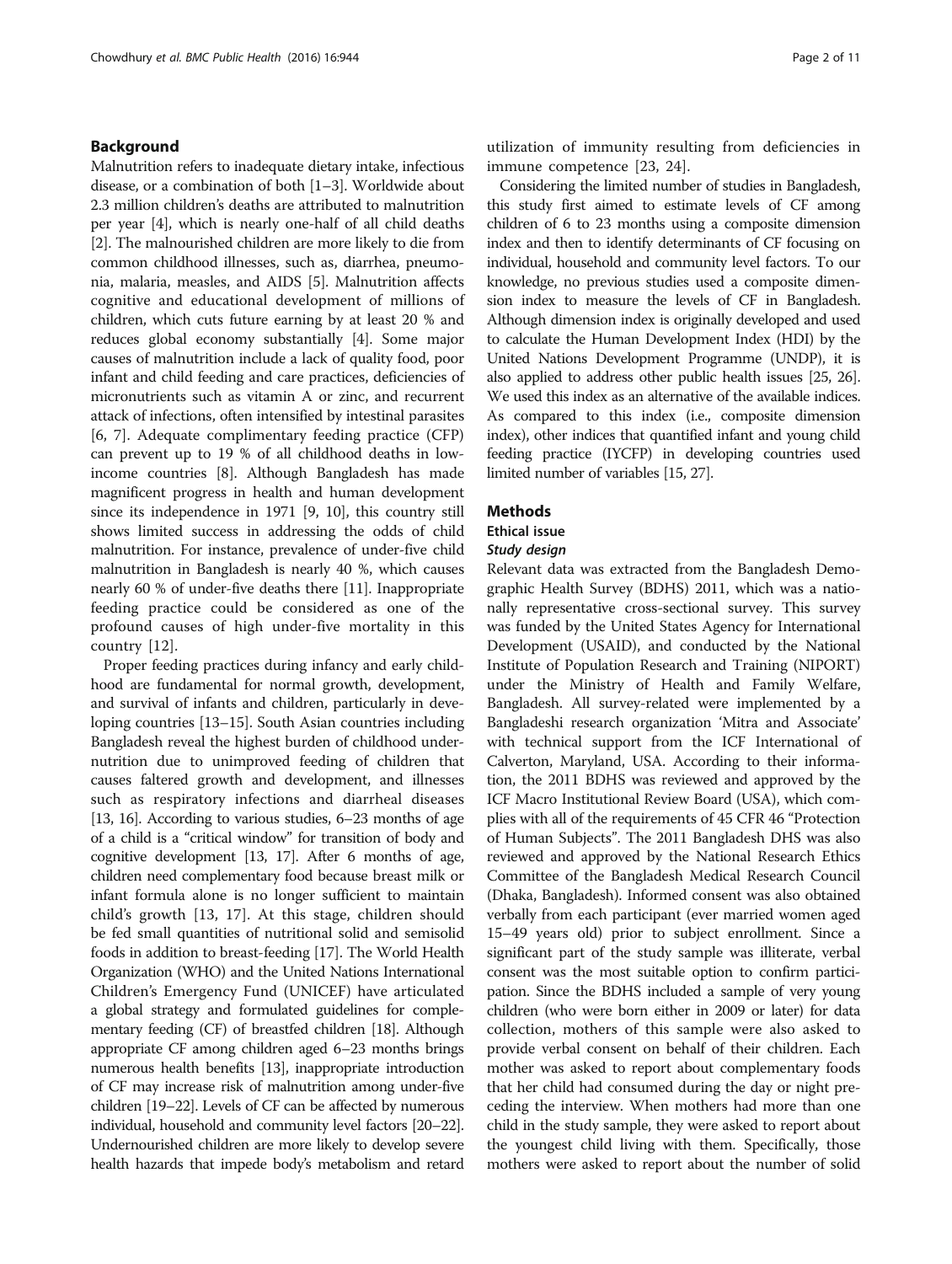or semi-solid complementary foods which were given to their children during the period.

## Setting

The BDHS 2011 sample was drawn from adults of selected households. The survey was undertaken in seven administrative regions (divisions): Southern region (Barisal), Southeastern region (Chittagong), Central region (Dhaka), Western region (Khulna), Midwestern region (Rajshahi), Northwestern region (Rangpur) and Eastern region (Sylhet) covering both rural and urban areas. In turn, each region (division) was divided into districts, and each district into upazilas (sub-districts). Rural areas in an upazila were divided into union parishads, and union parishads were further divided into mouzas. Urban areas in an upazila were divided into wards, and wards were subdivided into mahallas. Such classifications were taken into account to divide the country into rural and urban areas. Enumeration areas from the 2011 census were used as the Primary Sampling Units (PSUs) for survey. An enumeration area, which consists of about 100 households on an average, is equivalent to a mauza in rural areas and to a mohallah in urban areas. The survey is based on multistage stratified sampling techniques of households. At the first stage of sampling, 600 PSUs were selected (393 from rural area and 207 from urban areas). The resulting lists of households were used as sampling frames for the second stage of sampling. On an average, 120 households were selected from each PSU in the second stage, using an equal probability systematic sampling technique. Detailed description concerning sampling design and other related issues of the BDHS is available elsewhere [\[28\]](#page-10-0).

## Selection of sample (inclusion and exclusion criteria)

All children, born after January 2006 or later, were eligible for anthropometric (height and weight) measurements. All types of logistic supports were provided by the United Nations Children's Emergency Fund (UNICEF). Several exclusion and inclusion criteria were used to get required sample. First, some criteria based on the World Health Organization (WHO) 2006 standards flag limits of z-scores were applied to measure implausible values of stunting, wasting and underweight. Generally a child is stunted, wasted, and underweight if the height-for-age z-scores (HAZ), weight-for-height z-scores (WHZ), and weight-forage z-scores (WAZ) were less than 2 standard deviations (SDs) below the respective median of the WHO reference population, respectively [\[28\]](#page-10-0). For stunting, implausible values were defined as values of HAZ below −6 or above +6. Implausible values of wasting were defined as values of WHZ below −5 or above +5. Similarly, implausible values of underweight were the values of WAZ either below −6 or above +5. Second, from a total of 8,761 children below 5 years of age who were eligible for anthropometric measurements, completed data on height, weight and age were available only for 7,647 children. Third, all under-five children outside the range of 6–23 months were excluded from present analysis. Lastly, from a total of 2,405 children aged 6–23 months, 32 children were again excluded due to missing information (see Fig. 1). Therefore, our final sample for analysis was 2,373 children aged 6–23 months. Among them 37.9 % were stunted, 15.2 % were wasted and 31.7 % were underweight. The mean age, weight, height and hemoglobin level of the children were  $14.19 \ (\pm 5.17)$ months, 8.30  $(\pm 1.51)$  kg, 72.72  $(\pm 6.51)$  cm, and 10.20  $(\pm 1.24)$  g/dl, respectively.

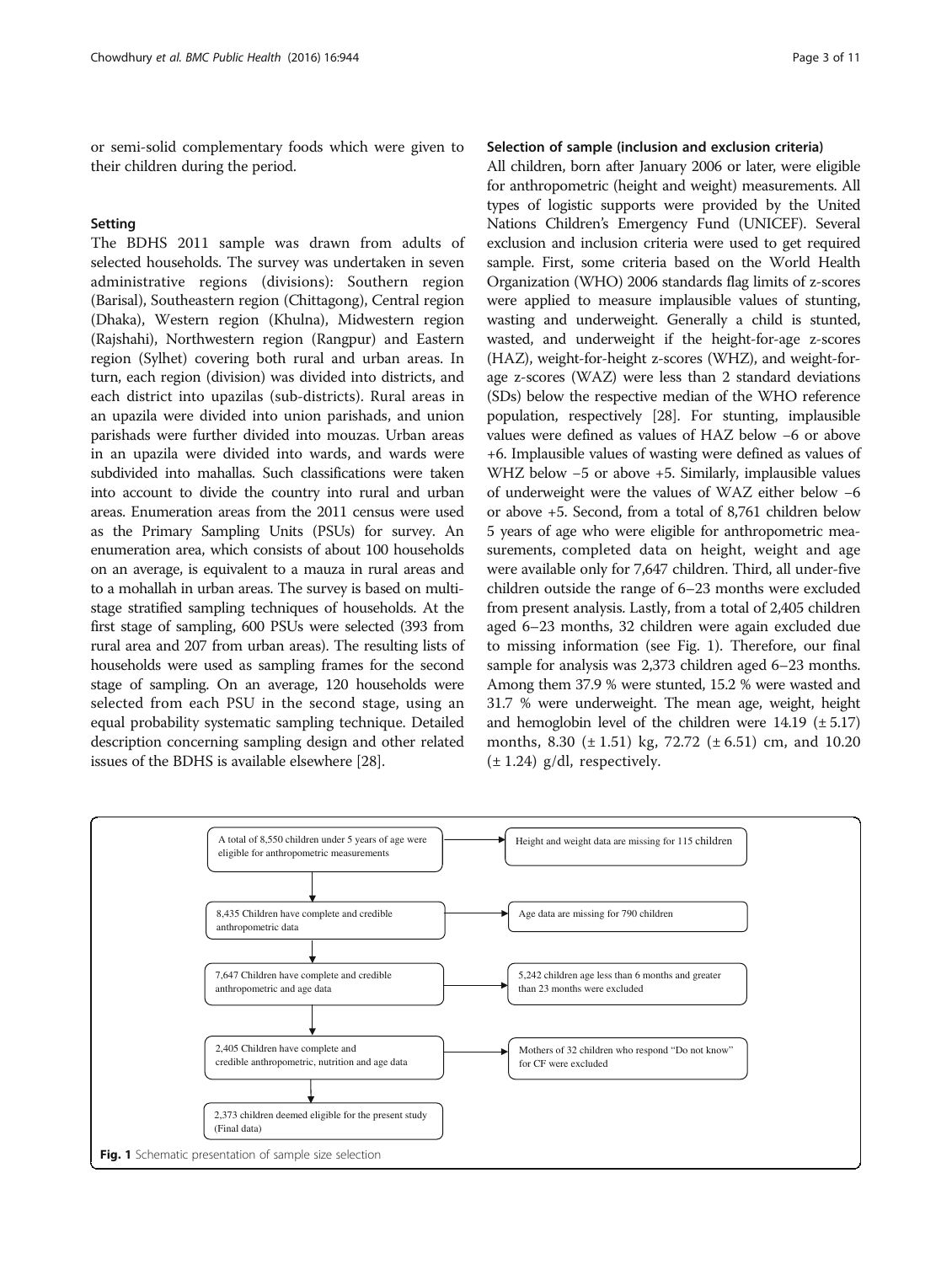## Covariates

Covariates were classified into three groups: individual-, household-, and community-level characteristics. Individual level characteristics were: age of child (6–11 months, 12–17 months, 18–23 months); sex of child (male, female); mother's education (illiterate, literate); father's education (illiterate, literate); father's employment status (currently unemployed composed of unemployed, students etc.; labours composed of farmer, agricultural worker, fisherman and rickshaw etc.; service holders composed of doctor, lawyer, accountant, teacher etc.; businessman). Household socio-economic status based on wealth index (poor, middle, rich), mass media exposure through television, radio and newspaper/magazine (yes: defined as exposure to all medias at least once a week, no); food insecurity (yes, no) were considered as the household level characteristics. Community level characteristics were represented by the place of residence (urban, rural) and region of residence (Southern, Southeastern, Central region, Western region, Midwestern region, Northwestern and Eastern region).

## Household food security indicators

Five household food security indicators were selected using the Household Food Insecurity Access Scale. The technical working group of the BDHS 2011 systematically reviewed and modified the indicators to suit Bangladesh. The questions used were: (1) "In the past 12 months, did you have 3 square ('full-stomach') meals a day?"; (2) "In the past 12 months, did you have to skip entire meals because there was not enough food?"; (3) "In the past 12 months, did you have less food in a meal because there was not enough food?"; (4) "In the past 12 months, did you or any of your family members eat wheat or another grain in place of rice?"; and (5) "In the past 12 months, did you ask for food from relatives or neighbors to make a meal?" Each indicator had four options to select the best answer: never, rarely (1–6 times in the past 12 months), sometimes (7–12 times in the past 12 months), and often (few times each month). First, answers of these questions were numerically coded and then simply added to compute a total score for each ever-married women. For the first question, coded values were  $3$  = never,  $2$  = rarely,  $1$  = sometimes and  $0 =$  often. Opposite coding were used for remaining questions with never  $= 0$ , rarely  $= 1$ , sometimes = 2 and Often = 3. A household was classified as food insecure when a family reported any of three options within the recall period of past month: never = 3, rarely =  $2$ and sometimes  $=1$  for the first question and rarely  $= 1$ , sometimes =2 and often =3 for remaining four questions. According to our analysis, the total score ranged from 0 to 15. Any household with a total of score of 0 was classified as food secure family. In contrast, any household with a total scores between 1 and 15 was considered as food insecure family. To facilitate analysis, a composite score ranging from a minimum of "0" to a maximum of "15," which was later classified as 2 categories, food secure  $(0)$ , food insecure  $(>0)$  [\[28](#page-10-0)]. Wealth index was used to measure household socioeconomic status. This index was constructed based on household assets, including ownership of durable goods (such as televisions and bicycles) and dwelling characteristics (such as source of drinking water, sanitation facilities, and construction materials). The techniques of principal components analyses were used to assign individual household wealth scores. These weighted values were then summed and rescaled to range from 0–1 and later classified as poor, middle and rich [\[29\]](#page-10-0).

## Levels of CF and outcomes

A child needs a variety of foods that provide adequate energy, protein, and micronutrients to meet nutritional needs [\[29](#page-10-0)]. To assess levels of CF among children, the BDHS 2011 survey included 20 questions for mothers. These were as follows: Did you give your child plain water? Did you give your child juice? Did you give your child tinned, powdered or fresh milk? Did you give your child baby formula? Did you give your child fortified baby food? Did you give your child other liquid? Did you give your child bread, noodles, other made from grains? Did you give your child potatoes, cassava, or other tubers? Did you give your child eggs? Did you give your child meat (beef, pork, lamb, chicken, etc.)? Did you give your child pumpkin, carrots, squash (yellow or orange inside)? Did you give your child any dark green leafy vegetables? Did you give your child mangoes, papayas, other vitamin A fruits? Did you give your child any other fruits? Did you give your child liver, heart, other organs? Did you give your child fish or shellfish? Did you give your child food made from beans, peas, lentils, nuts? Did you give your child cheese, yogurt and other milk products? Did you give your child other solid-semisolid food? Did you give your child yogurt? For each question, binary responses were made as  $1 = yes$  (practice) and  $0 = no$  (not practice). The percentages of children received these food items were presented in Fig. [2](#page-4-0) for descriptive purpose. Thereafter, the formula of "dimension index" (given below) was used in accordance with the construction method of the Human Development Index (HDI) to estimate the level of CF [[30](#page-10-0)]. Firstly, the Cronbach's alpha coefficient was used to evaluate internal reliability of 20 indicators. According to our analysis, the Cronbach's alpha coefficient was 0.701, suggesting a high internal consistency. The index was then constructed using the sums of weighted binary input variables where maximum and minimum values were also chosen for underlying dimension. The index is defined as: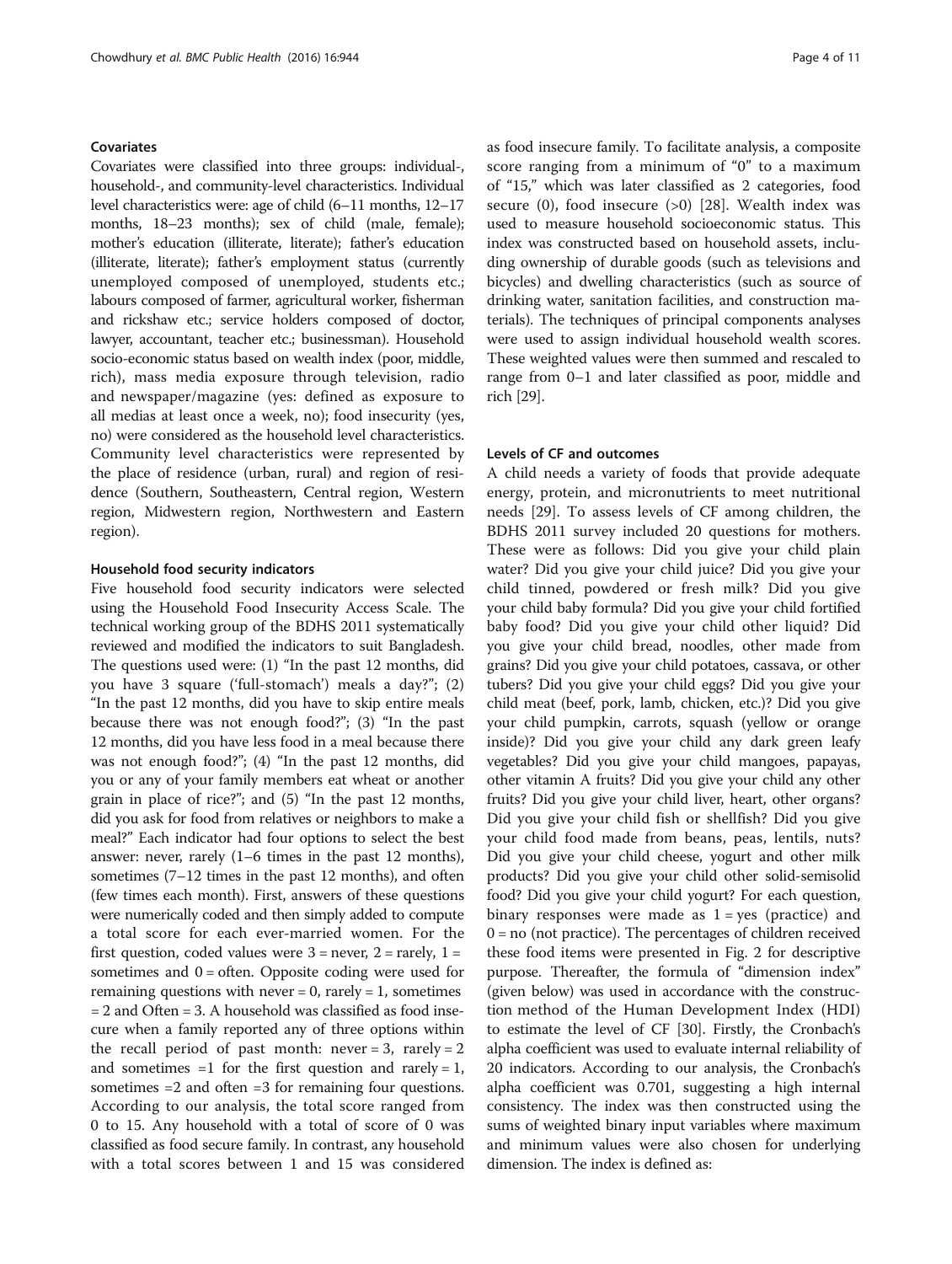<span id="page-4-0"></span>

Dimension Index = 
$$
\frac{Actual value - Minimum value}{Maximum value - Minimum value}
$$

Where, actual value indicated a sum score of 20 binary indicators for each respondent, maximum value was 20 and minimum value was 0. This index was expressed into a unit-free index between 0 and 1 [\[30\]](#page-10-0). The individual score of CF (based on dimension index) was converted into percentage by multiplying 100. These scores were then divided into two (binary) groups, where individuals with dimension score of exactly 0 % belonged to "no CF" group and individuals with scores from 1 to 100 % belonged to "CF" group. The CF scores were again divided into three (multiple) categories: no CF (0 %), inadequate CF (1-49 %) and adequate CF ( $\geq$ 50 %). Briefly, both binary (no CF, CF) and multiple (no CF, inadequate CF, adequate CF) variables were used as dependent variables in multivariable logistic regression analyses.

## Statistical analysis

The continuous scores of CF based on the dimension index were tested using ANOVA-test and  $t$ -test. These tests were used to check whether differences of CF among various categories of each independent variable were significant. Contingency analysis was used to test bivariate associations between multiple dependent variable and

selected factors by applying the Chi-square  $(x^2)$  test. In order to examine associations of selected factors with CF, first multivariable binary logistic regression was used for binary dependent variable and then multivariable multinomial logistic regression was applied for multiple dependent variables with three categories. Statistical significance was accepted at  $P < 0.05$ . All statistical analyses were carried out using SPSS software (version 20.0).

## Results

The detailed background characteristics of the respondents are given in Table [1.](#page-5-0) About half of the children were male and seven out of 10 children were from rural areas. Around 36 % children belonged to the age group of 6–11 months. Similarly, around 60 % children were from rich families. Illiteracy rate was 16.0 % among mothers and 25.5 % among fathers. The major category of father's employment was labor (70.2 %). About two-fifth (39.2 %) of mothers did not watch TV weekly and two-third (65.3 %) children belonged to food insecure families.

## Mean level of CF based on dimension index

The mean level of CF was 24.2 %, which was significantly lower among the children aged 6–11 months (19.1 %) ( $p < 0.001$ ), illiterate mother (18.8 %) ( $p < 0.001$ ), illiterate father (19.8 %)  $(p < 0.001)$  and children of currently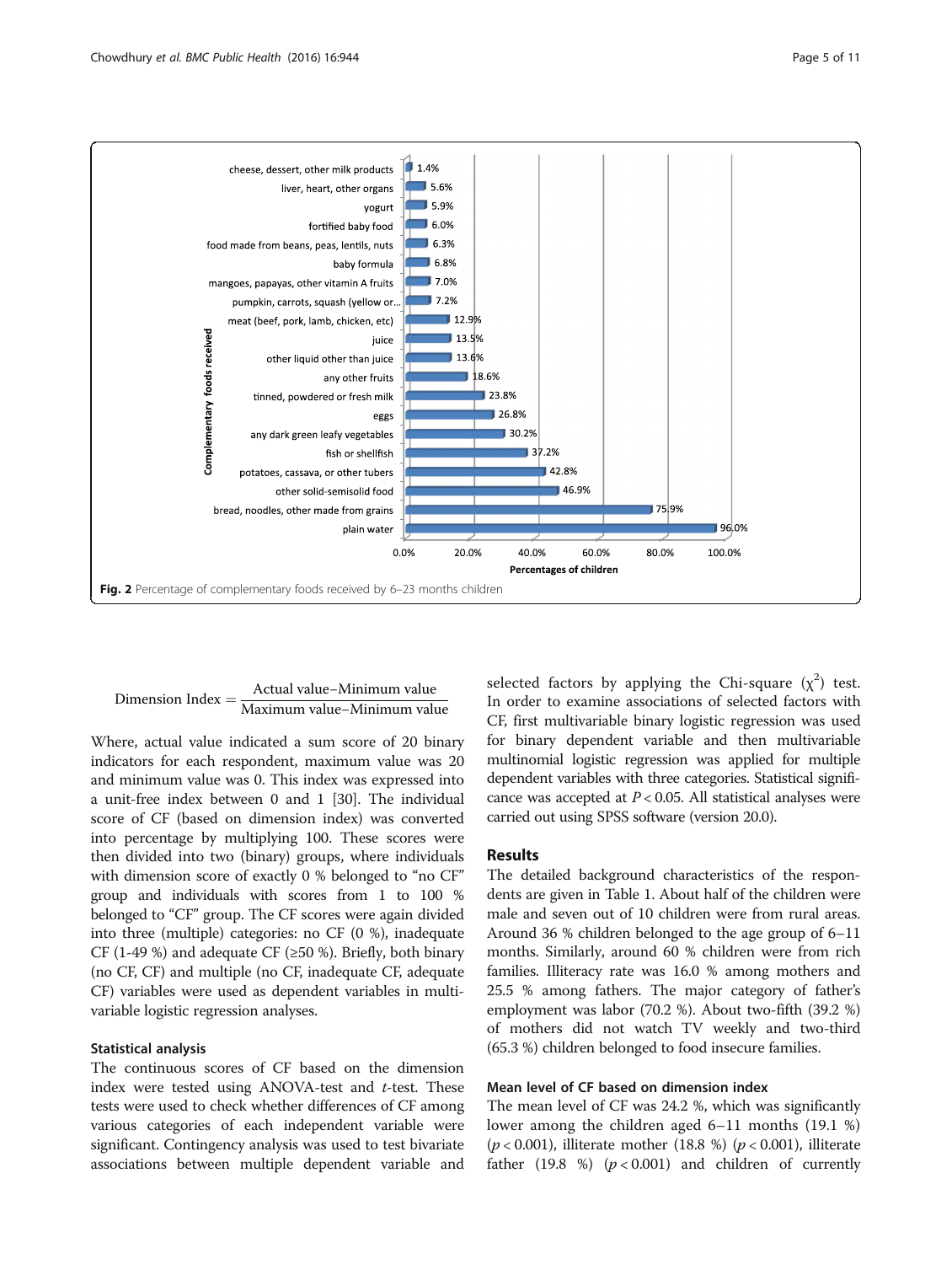<span id="page-5-0"></span>Table 1 Mean level of complementary feeding

| Variables                     | Numbers<br>(% ) | Mean<br>$(\pm$ SD)     | Standard<br>Error (SE) | $P$ values           |  |
|-------------------------------|-----------------|------------------------|------------------------|----------------------|--|
| Children age (months)         |                 |                        |                        |                      |  |
| $6 - 11$                      | 853 (35.9)      | 19.1 $(\pm 11.7)$      | 0.40                   | < 0.001 <sup>a</sup> |  |
| $12 - 17$                     | 800 (33.7)      | $26.2 (\pm 11.8)$      | 0.42                   |                      |  |
| $18 - 23$                     | 720 (30.3)      | $28.0 (\pm 12.2)$      | 0.45                   |                      |  |
| Sex of child                  |                 |                        |                        |                      |  |
| Male                          | 1199 (50.5)     | $23.9 (\pm 12.4)$ 0.36 |                        | $0.332^{b}$          |  |
| Female                        | 1174 (49.5)     | $24.5 (\pm 12.5)$ 0.36 |                        |                      |  |
| Mother's education            |                 |                        |                        |                      |  |
| Illiterate                    | 380 (16.0)      | $18.8 (\pm 9.97)$      | 0.51                   | $<0.001b$            |  |
| Literate                      | 1993 (84.0)     | $25.2 (\pm 12.7)$ 0.28 |                        |                      |  |
| Father's education            |                 |                        |                        |                      |  |
| Illiterate                    | 605 (25.5)      | 19.8 $(\pm 10.7)$ 0.43 |                        | $<$ 0.001 $^{\rm b}$ |  |
| Literate                      | 1768 (74.5)     | $25.7 (\pm 12.7)$ 0.30 |                        |                      |  |
| Father's employment status    |                 |                        |                        |                      |  |
| Currently unemployed 53 (2.2) |                 | 22.6 $(\pm 13.9)$      | 1.91                   | < 0.001 <sup>a</sup> |  |
| Labours                       | 1665 (70.2)     | 23.3 $(\pm 11.8)$      | 0.29                   |                      |  |
| Service holders               | 509 (21.4)      | $26.1 (\pm 13.2)$      | 0.59                   |                      |  |
| Businessmen                   | 146 (6.2)       | 28.8 $(\pm 14.5)$      | 1.20                   |                      |  |
| Socioeconomic status          |                 |                        |                        |                      |  |
| Poor                          | 497 (20.9)      | 19.6 $(\pm 10.6)$      | 0.47                   | < 0.001 <sup>a</sup> |  |
| Middle                        | 456 (19.2)      | $21.4 (\pm 11.1)$      | 0.52                   |                      |  |
| Rich                          | 1420 (59.8)     | $26.7 (\pm 12.8)$      | 0.34                   |                      |  |
| Watch television              |                 |                        |                        |                      |  |
| No                            | 930 (39.2)      | $20.7 (\pm 11.1)$ 0.36 |                        | $<$ 0.001 $^{\rm b}$ |  |
| Yes                           | 1443 (60.8)     | $26.5 (\pm 12.8)$      | 0.34                   |                      |  |
| Listen to radio               |                 |                        |                        |                      |  |
| No                            | 2168 (91.4)     | 24.1 (± 12.5) 0.27     |                        | 0.179                |  |
| Yes                           | 205 (8.6)       | $25.3 (\pm 12.8)$      | 0.89                   |                      |  |
| Read newspapers/magazine      |                 |                        |                        |                      |  |
| No                            | 1969 (83.0)     | $22.9 (\pm 11.8) 0.27$ |                        | $< 0.001^{\rm b}$    |  |
| Yes                           | 404 (17.0)      | 30.4 (± 13.7) 0.68     |                        |                      |  |
| Food insecurity               |                 |                        |                        |                      |  |
| No                            | 1550 (65.3)     | 25.3 $(\pm 12.9)$ 0.33 |                        | $<0.001b$            |  |
| Yes                           | 823 (34.7)      | $22.2 (\pm 11.3) 0.40$ |                        |                      |  |
| Place of residence            |                 |                        |                        |                      |  |
| Urban                         | 729 (30.7)      | $27.4 (\pm 13.4)$      | 0.49                   | $<0.001b$            |  |
| Rural                         | 1644 (69.3)     | $22.8 (\pm 11.8)$      | 0.29                   |                      |  |
| Region of residence           |                 |                        |                        |                      |  |
| Southern                      | 266 (11.2)      | 23.7 (± 12.5) 0.76     |                        | < 0.001 <sup>a</sup> |  |
| Southeastern                  | 499 (21.0)      | $22.3 (\pm 12.9)$      | 0.58                   |                      |  |
| Central                       | 378 (15.9)      | $23.6 (\pm 12.7) 0.66$ |                        |                      |  |
| Western                       | 269 (11.3)      | 28.8 $(\pm 11.4)$      | 0.69                   |                      |  |
|                               |                 |                        |                        |                      |  |

Table 1 Mean level of complementary feeding (Continued)

| Total        | 2373 (100.0) 24.2 (± 12.5) 0.26    |  |
|--------------|------------------------------------|--|
| Fastern      | $354(14.9)$ $21.1 (\pm 12.6)$ 0.67 |  |
| Northwestern | $299(12.6)$ $25.9 (\pm 11.2)$ 0.65 |  |
| Mid-western  | $308(13.0)$ $26.2 (\pm 11.8)$ 0.67 |  |
|              |                                    |  |

SD Standard deviation, SE Standard error ANOVA test

b T-test

unemployed fathers  $(22.6 %)$   $(p < 0.001)$  (Table 1). Children belonging to the poorest socio-economic group (19.6 %) ( $p < 0.001$ ), no exposure to television (20.7 %) ( $p < 0.001$ ) and newspapers  $(22.9 %)$   $(p < 0.001)$ , food insecurity (22.2 %) ( $p < 0.001$ ) and rural area (20.70 %) ( $p < 0.001$ ) also revealed significantly lower CF scores. Moreover, the mean level of CF varied significantly among various geographical regions with the lowest level in southeastern region.

## Bivariate association of CF with multilevel independent variables

According to the categories of dimension index, more than 90 % children received inadequate complementary foods and almost 3.0 % children did not receive any complimentary foods. Children age, mother's education, father's education, father's employment status, socioeconomic status, mass media exposures (television and newspaper/magazine), food insecurity and place of residence were significantly associated with CF categories (Table [2](#page-7-0)). For instance, the percentage of adequate CF was significantly lower among younger group of children (2.5 %) ( $p < 0.001$ ), among children of illiterate mother (1.8 %) ( $p = 0.028$ ) and illiterate father (1.0 %) ( $p < 0.001$ ). Similarly, the percentage of adequate CF was significantly lower among the children of those families, who belonged to the groups of socio-economically poor (1.6 %) ( $p < 0.001$ ), no mass media exposure ( $p < 0.001$ ), food insecurity  $(2.6 %)$   $(p < 0.001)$  and rural area  $(3.0 %)$  $(p < 0.001)$ .

## Multivariable association of CF with multilevel independent variables

The results of binary logistic regression were presented first under the dichotomous dependent variable "any CF". According to these results (Table [3\)](#page-8-0), children of 6–11 months of age were less likely to receive any CF (OR: 0.55, 95 % CI: 0.32–0.96) as compared to the group of 18–23 months. In contrast, children of 12–17 months of age were more likely to receive any CF (OR: 2.63, 95 % CI: 1.14–6.07). Other variables were not significantly associated with the dependent variable "any feeding".

According to the results of multinomial logistic regression analysis (presented under the categories of inadequate and adequate take 'no CF' as a reference in Table [3](#page-8-0)),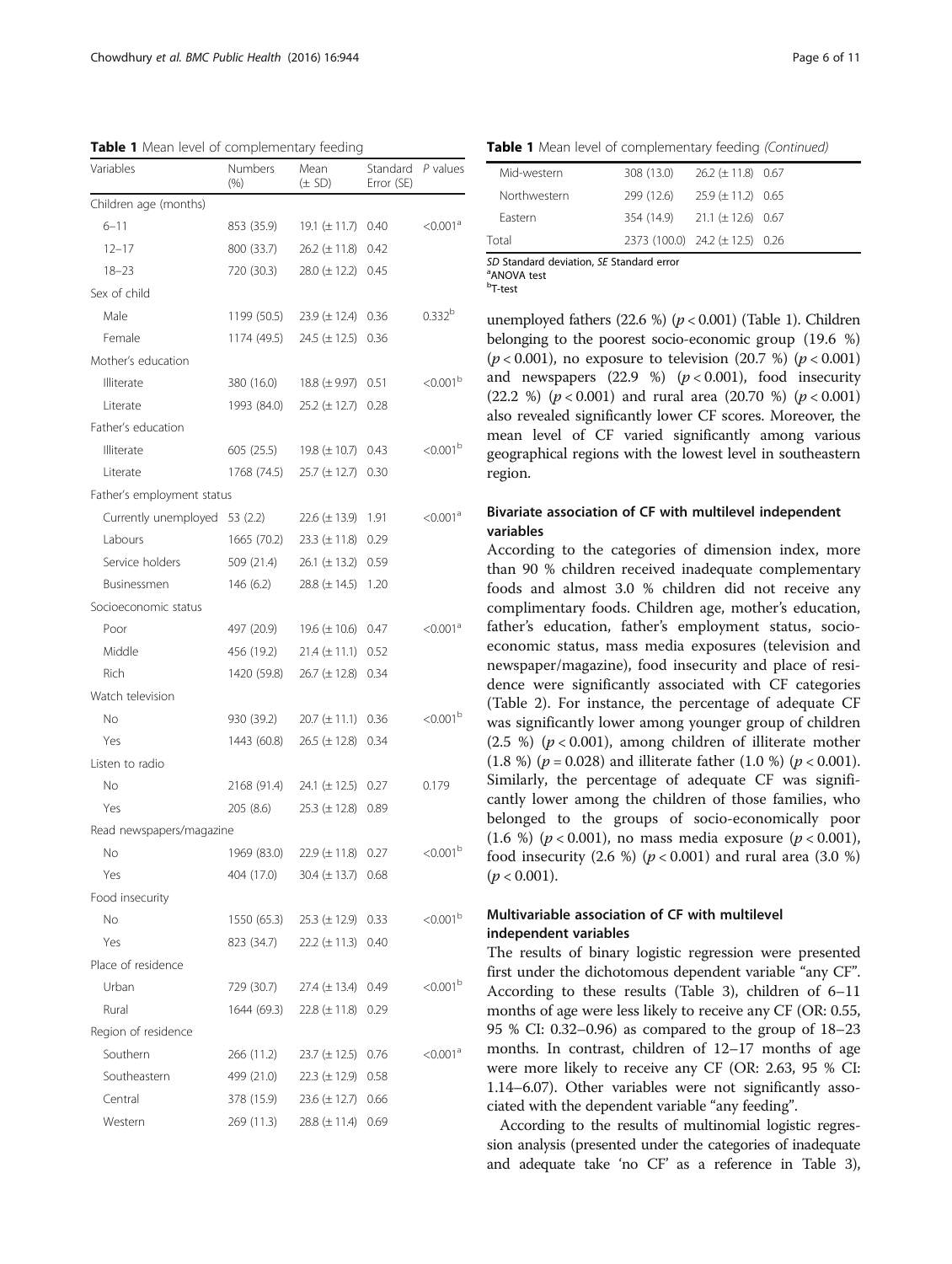children of illiterate fathers had significantly less likelihood of having adequate CF (OR: 0.32, 95 % CI: 0.11–0.95). Children from the socioeconomically middle class families were less likely to receive adequate CF (OR: 0.28, 95 % CI: 0.09–0.86) as compared to rich children. Children of families with no exposure to newspaper/magazine also revealed significantly less likelihood of receiving adequate CF (OR: 0.38, 95 % CI: 0.16–0.92) than reference category.

## **Discussion**

The study reveals a low level of CF (composed of no CF or inadequate CF) among children aged 6–23 months in Bangladesh. Several selected factors, such as, children's age, mother's education, father's education, father's employment status, socio-economic status, mass media exposure, food insecurity, place of residence and region of residence were significantly associated with CF. Our findings are consistent with the findings of a study in Bangladesh [\[31](#page-10-0)] and other South Asian countries such as India, Pakistan, Sri Lanka and Nepal [\[32](#page-10-0)–[35\]](#page-10-0). The higher prevalence of undernutrion among under-five children in Bangladesh can be attributed to the poorly received complementary foods during 6–23 months of age period of children. Financial constraints, lack of knowledge and awareness regarding appropriate CF may influence the poor nutritional supplement among children [\[8,](#page-9-0) [36\]](#page-10-0).

There are a number of studies that already assessed the child feeding practice. However, the number of variables to measure IYCFP (Infant and Young Child Feeding Practice) varied from study to study. For example, Srivastava (2007) constructed age specific IYCFP using five measurements, such as, continued breastfeeding, 24-h dietary diversity, frequency of feeding solids/semisolid foods, psychosocial care during feeding and hygiene during preparation and feeding in India [\[15](#page-9-0)]. However, they found the significant interclass variations of level of CF based on some socio-economic variables, such as, sex of child, age of child, birth order, socioeconomic status and mothers BMI [[15](#page-9-0)]. They also found the association between nutritional status and IYCFP [[15\]](#page-9-0). The findings were partially consistent with our study. A similar structure of indexing was also used to assess the child feeding practice in rural India and urban Madagascar [\[15,](#page-9-0) [27, 37](#page-10-0)]. According to our knowledge, no previous studies have addressed the level of CF using dimension index based on 20 complementary food items.

We found significant interclass variations of CF for different individual, household and community level variables. For instance, receiving complementary foods were significantly lower among children of younger age group (6–11 months) than older age group (18–23 months). Several studies reported that percentages of infant receiving complementary foods increase with age but did not show any significant variations [[38](#page-10-0)–[40](#page-10-0)]. The CF was also found significantly lower among children of illiterate parents, children of father professionally labour, socioeconomically poor families, children of families never exposed to mass media, food insecure families, and rural settlement. These findings were consistent with another study conducted in Nepal [\[40\]](#page-10-0).

Proper and appropriate CF among children can be hampered due to various reasons such as poverty, urbanrural differential, gender discrimination, lack of parental education and health literacy, lack of women participation in household decision making processes, high vulnerability due to environmental condition and scarce information in academic syllabus [\[26](#page-10-0), [41](#page-10-0)–[48](#page-10-0)]. Although Bangladesh made remarkable progress in various sectors, still this country experiences substantial poverty, inequality and deprivation. More than 30 % of Bangladeshi population lives below the poverty line and a significant proportion of them live in extreme poverty, especially in the countryside [[41](#page-10-0), [42\]](#page-10-0). The UNICEF reported that in Bangladesh over 33 million children under 18 years of old, which account for around 56 % of the child population, are currently living below the international poverty line and around 57 % are deprived of adequate nutrition [[43](#page-10-0)]. One of the important questions to mention here is that why did children from rich families get no CF or inadequate CF? Although research-based explanations are unknown to the authors, it may be related to the lack of knowledge of mothers or other caregivers of children. It may also be related to the customary practice of the societies. Bangladesh is one of the South Asian countries where female children experience higher mortality [[46](#page-10-0)]. In this country, more attention is paid to male children in intra-family food distribution and healthcare. Such kinds of discrimination against female children can aggravate the situation of undernutrition and other health hazards among female children compare to male [[45](#page-10-0)]. Regional variation also has been observed in terms of CF. Variations in CF may conceal important intra-regional differences due to diverse cultural norms and needs more investigation.

The multivariable logistic regression analyses identified several determinants such as children's age, father's educational status, socio-economic status and mass media exposure for CF. These factors were also identified as significant predictors by other studies, particularly for the initiation of CF [[49](#page-10-0)–[52](#page-10-0)] and nutritional disorder of children [\[23](#page-10-0), [53](#page-10-0), [54\]](#page-10-0).

Although numerous policies and strategies have been issued in Bangladesh to improve the IYCFP, some challenges such as insufficient resources and lack of coordination among stakeholders are impeding their implementation and enforcement. Therefore, strengthening the existing strategies such as eradication of poverty through marginalized and vulnerable group development,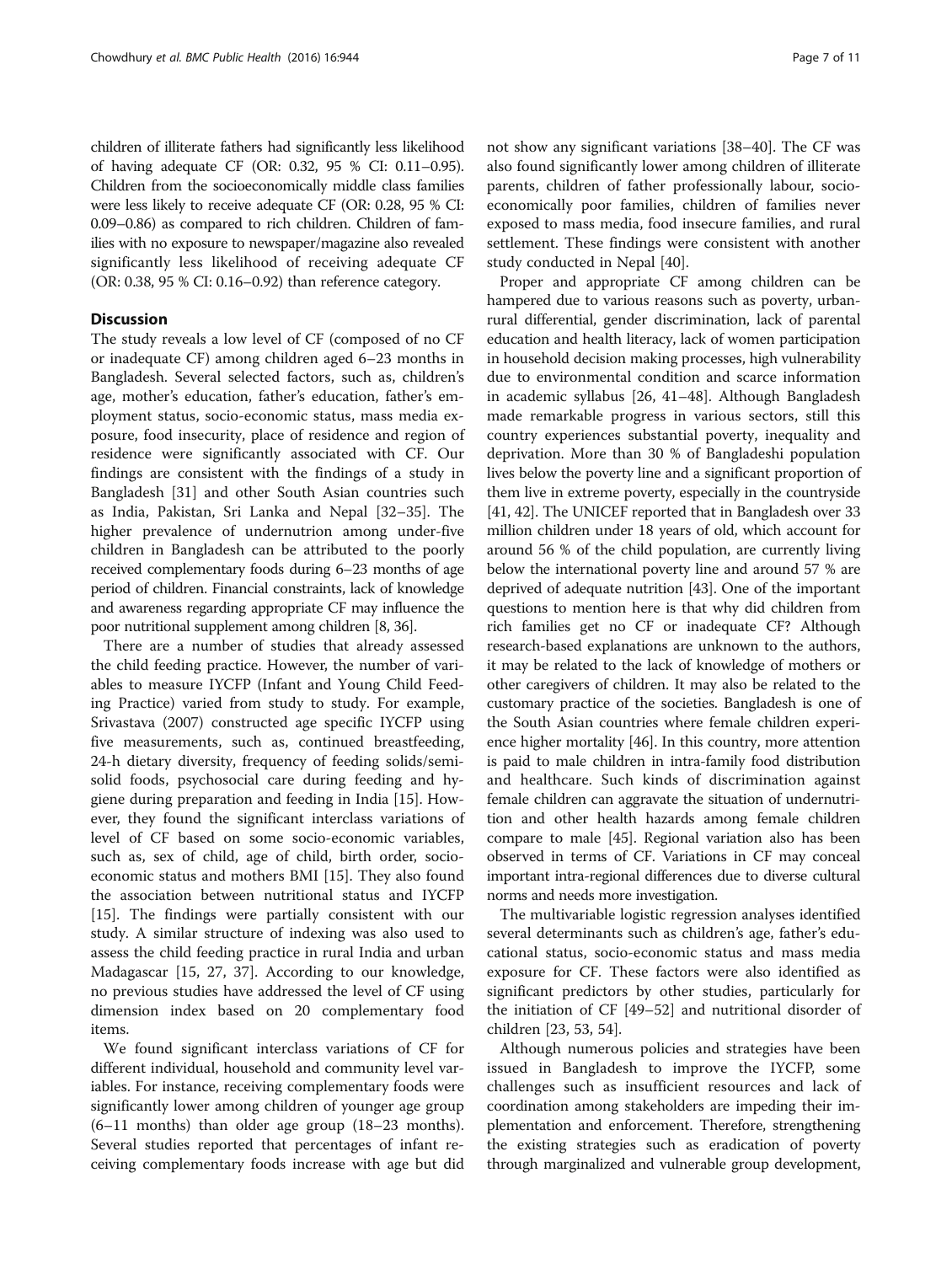| Variables                  | ۰,<br>Complementary feeding (CF) | P values                            |                      |         |  |
|----------------------------|----------------------------------|-------------------------------------|----------------------|---------|--|
|                            | No<br>n (%)                      | Inadequate CF<br>n (%)              | Adequate CF<br>n (%) |         |  |
| Children age (months)      |                                  |                                     |                      |         |  |
| $6 - 11$                   | 41 (4.8 %)                       | 791 (92.7 %)                        | 21 (2.5 %)           | < 0.001 |  |
| $12 - 17$                  | 8 (1.0 %)                        | 753 (94.1 %)                        | 39 (4.9 %)           |         |  |
| $18 - 23$                  | 19 (2.6 %)                       | 656 (91.1 %)                        | 45 (6.2 %)           |         |  |
| Sex of child               |                                  |                                     |                      |         |  |
| Male                       | 36 (3.0 %)                       | 1109 (92.5 %)                       | 54 (4.5 %)           | 0.903   |  |
| Female                     | 32 (2.7 %)                       | 1091 (92.9 %)                       | 51 (4.3 %)           |         |  |
| Mother's education         |                                  |                                     |                      |         |  |
| Illiterate                 | 11 $(2.9%$                       | 362 (95.3 %)                        | 7 (1.8 %)            | 0.028   |  |
| Literate                   | 57 (2.9 %)                       | 1838 (92.2 %)                       | 98 (4.9 %)           |         |  |
| Father's education         |                                  |                                     |                      |         |  |
| Illiterate                 | 19 (3.1 %)                       | 580 (95.9 %)                        | 6(1.0%               | < 0.001 |  |
| Literate                   | 49 (2.8 %)                       | 1620 (91.6 %)                       | 99 (5.6 %)           |         |  |
| Father's employment status |                                  |                                     |                      |         |  |
| Currently<br>unemployed    | 3(5.7%)                          | 48 (90.6 %)                         | $2(3.8\%)$           | < 0.001 |  |
| Labours                    | 45 (2.7 %)                       | 1568 (94.2 %)                       | 52 (3.1 %)           |         |  |
| Service holders            | $17(3.3\%)$                      | 457 (89.8 %)                        | 35 (6.9 %)           |         |  |
| Businessmen                | 3(2.1%                           | 127 (87.0 %)                        | 16 (11.0 %)          |         |  |
| Socioeconomic status       |                                  |                                     |                      |         |  |
| Poor                       | 15 (3.0 %)                       | 474 (95.4 %)                        | 8(1.6%)              | < 0.001 |  |
| Middle                     | 17 (3.7 %)                       | 433 (95.0 %)                        | 6(1.3%)              |         |  |
| Rich                       | 36 (2.5 %)                       | 1293 (91.1 %)                       | 91 (6.4 %)           |         |  |
| Watch Television           |                                  |                                     |                      |         |  |
| No                         | 31 (3.3 %)                       | 880 (94.6 %)                        | 19 (2.0 %)           | < 0.001 |  |
| Yes                        | 37 (2.6 %)                       | 1320 (91.5 %)                       | 86 (6.0 %)           |         |  |
| Listen radio               |                                  |                                     |                      |         |  |
| No                         | 61 (2.8 %)                       | 2013 (92.9 %)                       | 94 (4.3 %)           | 0.691   |  |
| Yes                        | 7(3.4%                           | 187 (91.2 %)                        | 11 (5.4 %)           |         |  |
| Read newspapers/magazine w |                                  |                                     |                      |         |  |
| No                         |                                  | 59 (3.0 %) 1850 (94.0 %) 60 (3.0 %) |                      | < 0.001 |  |
| Yes                        | 9(2.2%                           | 350 (86.6 %)                        | 45 (11.1 %)          |         |  |
| Food insecurity            |                                  |                                     |                      |         |  |
| No                         |                                  | 45 (2.9 %) 1421 (91.7 %)            | 84 (5.4 %)           | 0.005   |  |
| Yes                        |                                  | 23 (2.8 %) 779 (94.7 %)             | 21 (2.6 %)           |         |  |
| Place of residence         |                                  |                                     |                      |         |  |
| Urban                      |                                  | 14 (1.9 %) 660 (90.5 %)             | 55 (7.5 %)           | < 0.001 |  |
| Rural                      |                                  | 54 (3.3 %) 1540 (93.7 %)            | 50 (3.0 %)           |         |  |
| Region of residence        |                                  |                                     |                      |         |  |
| Southern                   | 4 (1.5 %)                        | 252 (94.7 %)                        | 10 (3.8 %)           | 0.398   |  |
| Southeastern               | 22 (4.4 %)                       | 451 (90.4 %)                        | 26 (5.2 %)           |         |  |

<span id="page-7-0"></span>Table 2 Associations between selected factors and complementary feeding

Table 2 Associations between selected factors and complementary feeding (Continued)

| complementary recording (committed) |             |                          |             |
|-------------------------------------|-------------|--------------------------|-------------|
| Central                             | $7(1.9\%)$  | 354 (93.7 %)             | 17 (4.5 %)  |
| Western                             | 6(2.2%)     | 248 (92.2 %)             | 15 (5.6 %)  |
| Mid-western                         | $8(2.6\%)$  | 285 (92.5 %)             | 15 (4.9 %)  |
| Northwestern                        | $9(3.0\% )$ | 278 (93.0 %)             | 12 (4.0 %)  |
| Eastern                             |             | 12 (3.4 %) 332 (93.8 %)  | 10 (2.8 %)  |
| Total                               |             | 68 (2.9 %) 2200 (92.7 %) | 105 (4.4 %) |

empowering women to practice decision making autonomy and minimizing rural urban differential through planning and providing modern facilities are urgently necessary to improve the situation of CF in Bangladesh. Proper CF can also be ensured by undertaking social safety net programmes and community-based nutritional interventions, for example, food for education, food for work for slum dwellers, etc. [[30\]](#page-10-0). The feeding practice of home-based foods with various textures should be encouraged [[52](#page-10-0)]. Health promotion programmes through cross-collaboration among various organizations and behavioral change communication through nutritional education, particularly in slum and rural areas, which support and educate mothers, need to be developed for improving appropriate feeding practice to children [[8,](#page-9-0) [55, 56](#page-10-0)]. An integrated nutrition-sensitive social protection system is to be recommended under the Bangladesh's national protection structure "National Social Security Strategy" to support the most vulnerable citizens in order to improve the nutritional status in Bangladesh [[45](#page-10-0)]. In addition, more efforts should be given to review existing nutritional interventions that target the IYCFP in Bangladesh.

This study has several strengths. The main strength of this study is the utilization of a large nationally representative recent data that covers both urban and rural areas. Other strengths may include the use of dimension index to interpret CF, which is very simple and informative. Since studies based on this index are still scarce, further reports to provide universally accepted cut-off points to define different groups of CF would be immensely useful for the purposes of comparison, monitoring, evaluation and advocacy. This study is not free from limitations. For instance, due to unavailability of recent data, BDHS 2011 data was used in this study that does not present the current nutritional status. The cross-sectional nature of the study limits us to assess the cause and effect relationships between selected factors and CF. Most of the food items were given to the children in last 24-h preceding the survey time, however, the children could occasionally receive some other foods but simply did not the previous day. The dietary data on children are subject to recall errors on the mother's part. In addition, a mother may not be able to report fully on a child's intake of food and liquids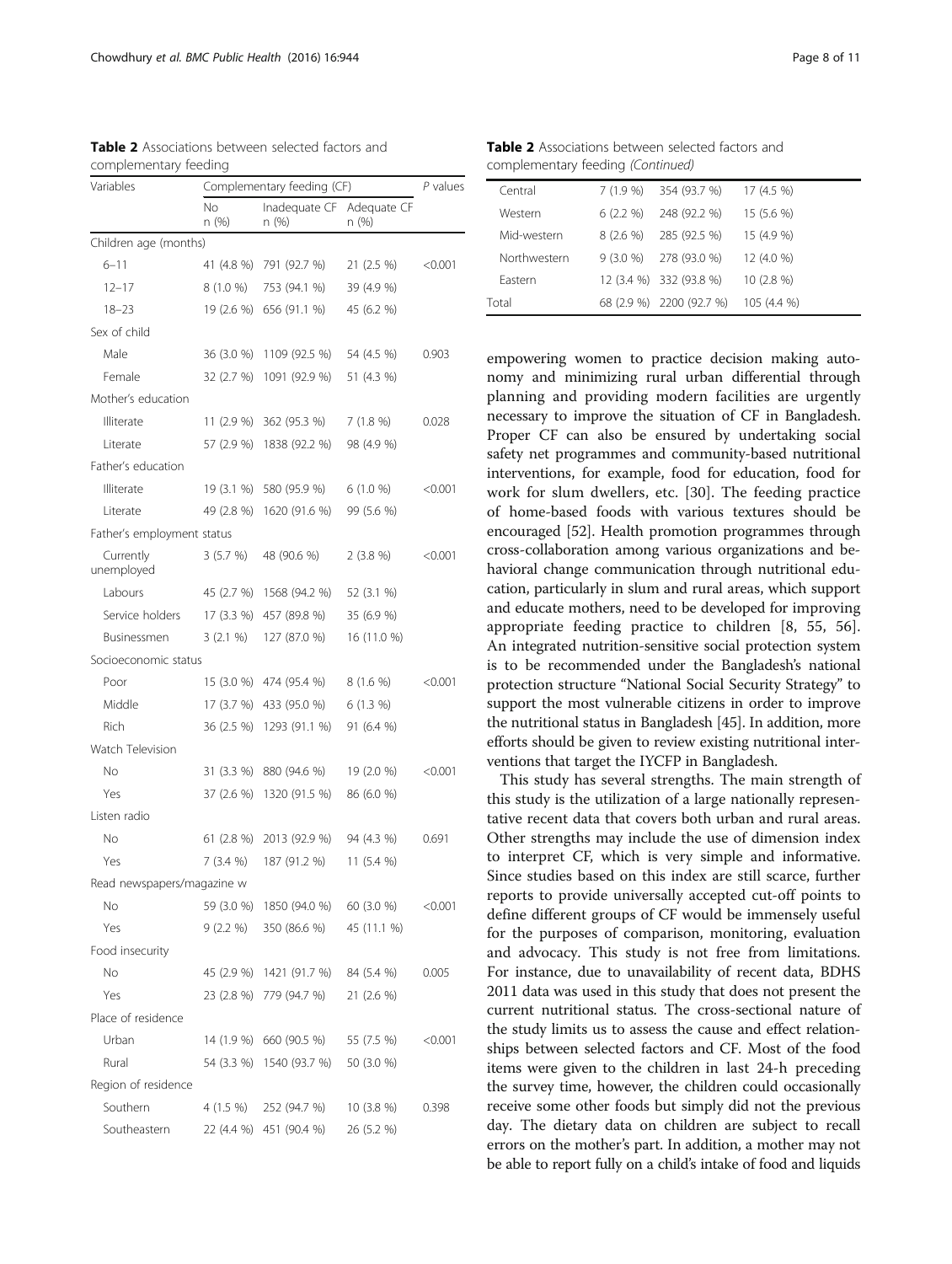| Variables                  | Complementary feeding(CF) |            |                        |            |                        |            |
|----------------------------|---------------------------|------------|------------------------|------------|------------------------|------------|
|                            | Any CF (yes/no)           |            | Inadequate CF          |            | Adequate CF            |            |
|                            | Adjusted OR (95 % CI)     | $P$ values | Adjusted OR (95 % CI)  | $P$ values | Adjusted OR (95 % CI)  | $P$ values |
| Children age (months)      |                           |            |                        |            |                        |            |
| $6 - 11$                   | $0.55(0.32 - 0.96)$       | < 0.001    | $0.57(0.33 - 1.00)$    | 0.050      | $0.22(0.10 - 0.47)$    | < 0.001    |
| $12 - 17$                  | $2.63(1.14 - 6.07)$       | 0.037      | 2.68 (1.16-6.19)       | 0.021      | $1.84(0.72 - 4.71)$    | 0.206      |
| 18-23 (ref.)               | 1.00                      |            | 1.00                   |            | 1.00                   |            |
| Sex of child               |                           |            |                        |            |                        |            |
| Male                       | $0.92(0.56 - 1.49)$       | 0.725      | $0.91(0.56 - 1.50)$    | 0.719      | $1.01(0.54 - 1.89)$    | 0.978      |
| Female (ref.)              | 1.00                      |            | 1.00                   |            | 1.00                   |            |
| Mother's education         |                           |            |                        |            |                        |            |
| Illiterate                 | $1.11(0.52 - 2.37)$       | 0.779      | $1.11(0.52 - 2.35)$    | 0.792      | 1.48 (0.46-4.69)       | 0.509      |
| Literate (ref.)            | 1.00                      |            | 1.00                   |            | 1.00                   |            |
| Father's education         |                           |            |                        |            |                        |            |
| Illiterate                 | 1.01 (0.54-1.89)          | 0.981      | $1.03(0.55 - 1.92)$    | 0.934      | $0.32(0.11 - 0.95)$    | 0.040      |
| Literate (ref.)            | 1.00                      |            | 1.00                   |            | 1.00                   |            |
| Father's employment status |                           |            |                        |            |                        |            |
| Currently unemployed       | $0.42(0.08 - 2.25)$       | 0.313      | $0.44$ $(0.08 - 2.36)$ | 0.341      | $0.23$ $(0.02 - 2.12)$ | 0.193      |
| Labours                    | $0.94(0.28 - 3.20)$       | 0.918      | $0.98(0.29 - 3.35)$    | 0.976      | $0.49(0.13 - 1.89)$    | 0.297      |
| Service holders            | $0.68$ $(0.19 - 2.40)$    | 0.551      | $0.70$ $(0.20 - 2.48)$ | 0.584      | $0.50(0.13 - 2.01)$    | 0.330      |
| Businessman (ref.)         | 1.00                      |            | 1.00                   |            | 1.00                   |            |
| Socioeconomic status       |                           |            |                        |            |                        |            |
| Poor                       | $0.85(0.39 - 1.84)$       | 0.539      | $0.86$ $(0.40-1.86)$   | 0.704      | $0.55(0.18 - 1.70)$    | 0.299      |
| Middle                     | $0.69$ $(0.35 - 1.34)$    | 0.687      | $0.70(0.36 - 1.37)$    | 0.297      | $0.28(0.09 - 0.86)$    | 0.025      |
| Rich (ref.)                | 1.00                      |            | 1.00                   |            | 1.00                   |            |
| Watch Television           |                           |            |                        |            |                        |            |
| No                         | $0.89(0.51 - 1.57)$       | 0.695      | $0.90(0.51 - 1.58)$    | 0.712      | $0.68$ $(0.31 - 1.49)$ | 0.336      |
| Yes (ref.)                 | 1.00                      |            | 1.00                   |            | 1.00                   |            |
| Listen radio               |                           |            |                        |            |                        |            |
| No                         | $1.24(0.55 - 2.81)$       | 0.607      | $1.24(0.55 - 2.81)$    | 0.608      | $1.21(0.42 - 3.44)$    | 0.722      |
| Yes (ref.)                 | 1.00                      |            | 1.00                   |            | 1.00                   |            |
| Read newspapers/magazine   |                           |            |                        |            |                        |            |
| No                         | $0.82$ $(0.38 - 1.77)$    | 0.602      | $0.86$ $(0.40 - 1.85)$ | 0.702      | $0.38(0.16 - 0.92)$    | 0.032      |
| Yes (ref.)                 | 1.00                      |            | 1.00                   |            | 1.00                   |            |
| Food insecurity            |                           |            |                        |            |                        |            |
| No                         | $0.83$ $(0.47 - 1.46)$    | 0.526      | $0.83$ $(0.47 - 1.46)$ | 0.518      | $0.90(0.42 - 1.95)$    | 0.796      |
| Yes (ref.)                 | 1.00                      |            | 1.00                   |            | 1.00                   |            |
| Place of residence         |                           |            |                        |            |                        |            |
| Urban                      | $1.43(0.75 - 2.70)$       | 0.275      | 1.40 (0.74-2.65)       | 0.300      | 1.93 (0.90-4.13)       | 0.090      |
| Rural (ref.)               | 1.00                      |            | 1.00                   |            | 1.00                   |            |
| Region of residence        |                           |            |                        |            |                        |            |
| Southern                   | 2.40 (0.75-7.70)          | 0.276      | 2.40 (0.75-7.68)       | 0.141      | 2.84 (0.65-12.38)      | 0.164      |
| Southeastern               | $0.72$ $(0.34 - 1.49)$    | 0.140      | $0.71$ $(0.34 - 1.47)$ | 0.357      | 1.26 (0.44-3.58)       | 0.663      |
| Central                    | $1.67(0.64 - 4.34)$       | 0.380      | $1.65(0.65 - 4.30)$    | 0.304      | 2.42 (0.69-8.45)       | 0.165      |
| Western                    | 1.34 (0.49-3.73)          | 0.294      | $1.32(0.48 - 3.66)$    | 0.592      | 2.44 (0.66-9.01)       | 0.182      |
| Mid-western                | $1.19(0.47 - 3.01)$       | 0.570      | $1.17(0.47 - 2.97)$    | 0.735      | 2.03 (0.59-6.99)       | 0.263      |
| Northwestern               | 1.19 (0.48-2.92)          | 0.711      | 1.17 (0.48-2.88)       | 0.733      | 2.04 (0.58-7.13)       | 0.263      |
| Eastern (ref.)             | 1.00                      |            | 1.00                   |            | 1.00                   |            |

<span id="page-8-0"></span>Table 3 Results of multivariable logistic regression analysis

CI 95 % confidence interval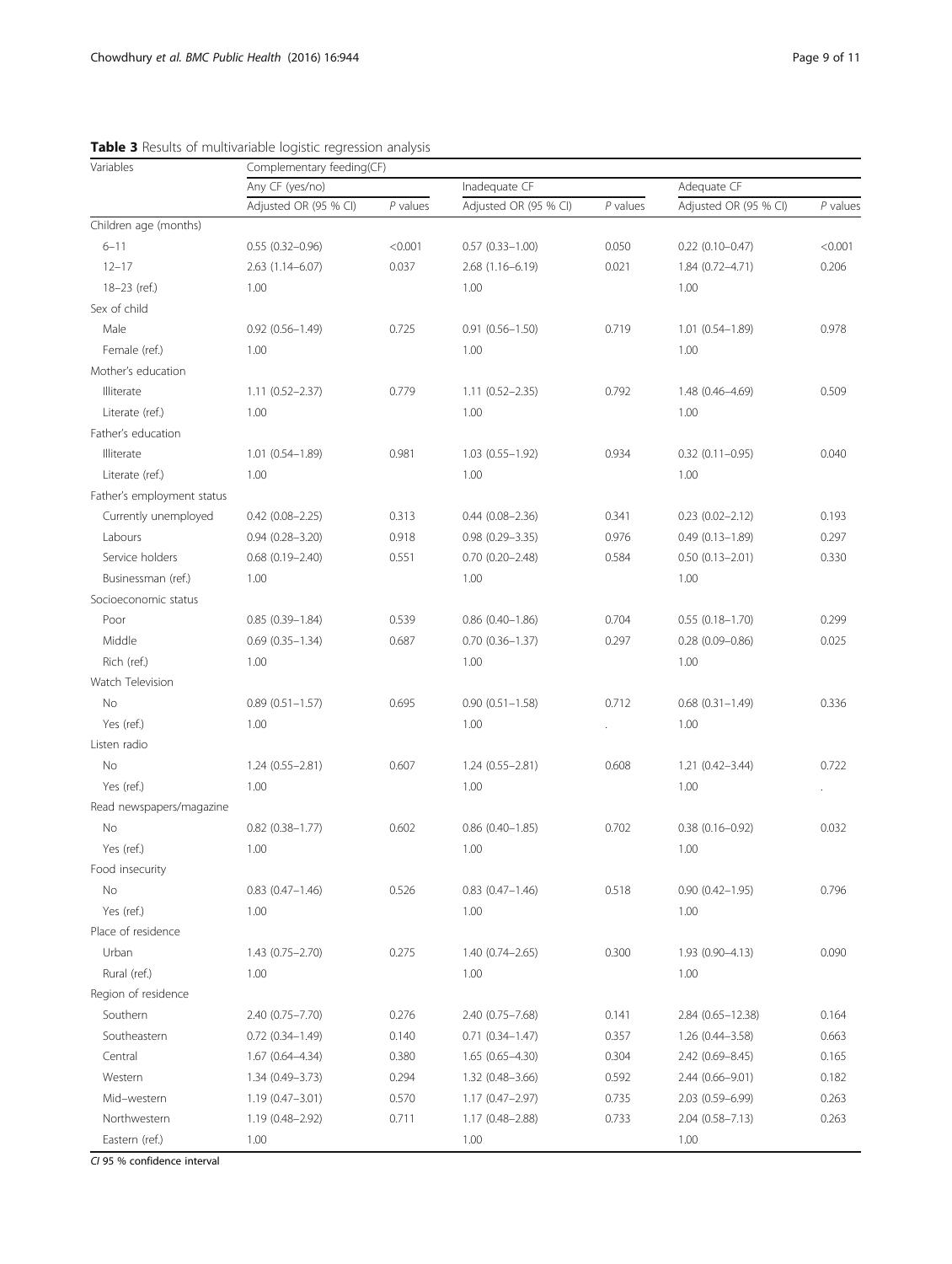<span id="page-9-0"></span>if the child was fed by other individuals during the period. All food items were treated equally may limit our study. Another limitation could be information bias, which may result from collecting information of self-reporting age, education, occupation, household assets as well as nutritional indicators.

## Conclusion

This study revealed a high percentage of inadequate CF among children that could be the cause of malnutrition. Although several individual, household and community factors, such as, children age, mother's education, father's education, father's employment status, socio-economic status, mass media exposures, food insecurity and place of residence indicated significant association with the levels of CF, only few of them remained significant in multivariable analysis. To improve the overall condition of CF, some strategies could be developed based on significant factors. Particularly the vulnerable group of children (e.g., street children, children from slums etc.) who received a significantly lower level of adequate CF should be targeted by the government and other stakeholders while developing strategies and interventions to address the issue of child CF in Bangladesh. Moreover, longitudinal studies are recommended to assess the cause-effect relationships between plausible factors and CF in Bangladesh.

#### Acknowledgements

We are grateful for the financial support of the German Research Foundation (DFG) and the Open Access Publication Fund of Bielefeld University for the article processing charge.

#### Funding

This research did not receive any fund from any institution. Authors used secondary data of the Bangladesh Demographic and Health Survey.

#### Availability of data and materials

All relevant data are available from the MEASURE DHS Program and the DHS Program Archive [\(http://www.dhsprogram.com/data/available-datasets.cfm](http://www.dhsprogram.com/data/available-datasets.cfm)).

#### Authors' contributions

MRKC prepared the outline for the article; MRKC and MSR performed analysis of data; MRKC wrote the first draft; and MMHK supervised, coordinated, drafted and critically reviewed the manuscript. All authors approved final manuscript as submitted and agreed to publish in its present form.

#### Competing interests

We declare that we have no competing interests.

#### Consent for publication

Not applicable.

## Ethics approval and consent to participate

The 2011 Bangladesh Demographic and Health Survey (BDHS) was reviewed and approved by the ICF Macro Institutional Review Board (USA), which complies with all of the requirements of 45 CFR 46 "Protection of Human Subjects". The 2011 Bangladesh DHS was also reviewed and approved by the National Research Ethics Committee of the Bangladesh Medical Research Council (Dhaka, Bangladesh). Informed consent was also obtained verbally from each participant (ever married women aged 15–49 years old) prior to subject enrollment. Since a significant part of the study sample was illiterate, verbal consent was the most suitable option to confirm participation. Since the BDHS included a sample of very young children (who were born either

in 2009 or later) for data collection, mothers of this sample were also asked to provide verbal consent on behalf of their children.

#### Author details

<sup>1</sup>Department of Public Health, Faculty of Health Science, First Capital University of Bangladesh, Chuadanga, Bangladesh. <sup>2</sup> Department of Global Health Policy, School of International Health, University of Tokyo, Tokyo, Japan. <sup>3</sup> Department of Public Health Medicine, School of Public Health, Bielefeld University, Bielefeld, Germany. <sup>4</sup>Department of Public Health College of Applied Medical Sciences, King Faisal University, Hofuf, Saudi Arabia.

### Received: 16 December 2015 Accepted: 29 August 2016 Published online: 07 September 2016

#### References

- 1. UNICEF. The infection-undernutrition cycle. Learning objectives, Page: 1–28. [cited 2015 October 24] Available from: [http://www.unicef.org/nutrition/](http://www.unicef.org/nutrition/training/2.5/1.html) [training/2.5/1.html](http://www.unicef.org/nutrition/training/2.5/1.html).
- 2. Mengistu K, Alemu K, Destaw B. Prevalence of malnutrition and associated factors among children aged 6–59 months at Hidabu Abote district, North Shewa, Oromia regional state. J Nutr Disord Ther. 2013;T1:001.
- 3. Olack B, Burke H, Cosmas L, Bamrah S, Dooling K, Feikin DR, et al. Nutritional status of under-five children living in an informal urban settlement in Nairobi, Kenya. J Health Popul Nutr. 2011;29:357–63.
- 4. Save the Children, Food For Thought. Tackling child malnutrition to unlock potential and boost prosperity. UK: Save the Children, 1 St John's Lane, London EC1M 4AR; 2013 [cited 2016 March 20].
- 5. UNICEF. Tracking progress on child and maternal nutrition: A survival and development priority. 2009, [cited 2015 January 17] Available from: [http://](http://www.unicef.org/publications/files/Tracking_Progress_on_Child_and_Maternal_Nutrition_EN_110309.pdf) [www.unicef.org/publications/files/Tracking\\_Progress\\_on\\_Child\\_and\\_](http://www.unicef.org/publications/files/Tracking_Progress_on_Child_and_Maternal_Nutrition_EN_110309.pdf) [Maternal\\_Nutrition\\_EN\\_110309.pdf](http://www.unicef.org/publications/files/Tracking_Progress_on_Child_and_Maternal_Nutrition_EN_110309.pdf).
- 6. A life free from hunger: "Tackling Child Malnutrition" report by Save the Children International, Geneva. February 2012. [cited 2016 September 4] Available from: [http://www.savethechildren.org.uk/sites/default/files/images/](http://www.savethechildren.org.uk/sites/default/files/images/A_Life_Free_From_Hunger.pdf) [A\\_Life\\_Free\\_From\\_Hunger.pdf](http://www.savethechildren.org.uk/sites/default/files/images/A_Life_Free_From_Hunger.pdf).
- 7. Franz J. Improving nutrition: Early childhood development and mobile health. Impact and Innovation Series. The National Bureau of Asian Research; 2012. [cited 2015 January 17] Available from: [http://www.pacifichealthsummit.org/](http://www.pacifichealthsummit.org/downloads/Impact%20&%20Innovations/Improving_Nutrition.PDF) [downloads/Impact%20&%20Innovations/Improving\\_Nutrition.PDF](http://www.pacifichealthsummit.org/downloads/Impact%20&%20Innovations/Improving_Nutrition.PDF).
- 8. Wamani H, Astrøm AN, Peterson S, Tylleskar T, Tumwine JK. nfant and Young Child Feeding in Western Uganda: Knowledge, Practices and Socio-economic Correlates. J Trop Pediatr. 2005;51(6):356–61.
- 9. Khan MMH, Krämer A, Khandoker A, Prüfer-Krämer L, Islam A. Trends in socio-demographic and health-related indicators in Bangladesh, 1993–2007: will inequities persist? Bull World Health Organ. 2011;89:583–93.
- 10. de Onis M, Brown D, Blössner M, Borghi E. Levels and trends in child malnutrition: UNICEF-WHO-The World Bank joint child malnutrition estimates. 2012. ISBN 978 92 4 1504515.
- 11. Islam MM, Alam M, Tariquzaman M, Kabir MA, Pervin R, Begum M, Khan MMH. Predictors of the number of under-five malnourished children in Bangladesh: application of the generalized Poisson regression model. BMC Public Health. 2013;13:11.
- 12. Mancharia CW, Kog-Makau W, Murok NM. Dietary intake, feeding and care practices at children in Kathonzweni, Division, Makuenl, district, Kenya. East Afr Med J. 2004;81:5–6.
- 13. Senarath U, Dibley MJ. Complementary feeding practices in South Asia: analyses of recent national survey data by the South Asia Infant Feeding Research Network. Matern Child Nutr. 2012;8(1):5–10.
- 14. Saha KK, Frongillo EA, Alam DS, Arifeen SE, Persson LÅ, Rasmussen KM. Appropriate infant feeding practices result in better growth of infants and young children in rural Bangladesh. Am J Clin Nutr. 2008;87:1852–9.
- 15. Srivastava N, Sandhu A. Index for measuring child feeding practices. Indian J Pediatr. 2007;74(4):363–8.
- 16. Menon P. The crisis of poor complementary feeding in South Asia: where next? Matern Child Nutr. 2012;8(1):1–4.
- 17. World Health Organization (WHO). Indicators for Assessing Infant and Young Child Feeding Practices: Conclusions of a Consensus Meeting Held 6–8 November 2007 in Washington D.C., USA. Geneva: WHO; 2008.